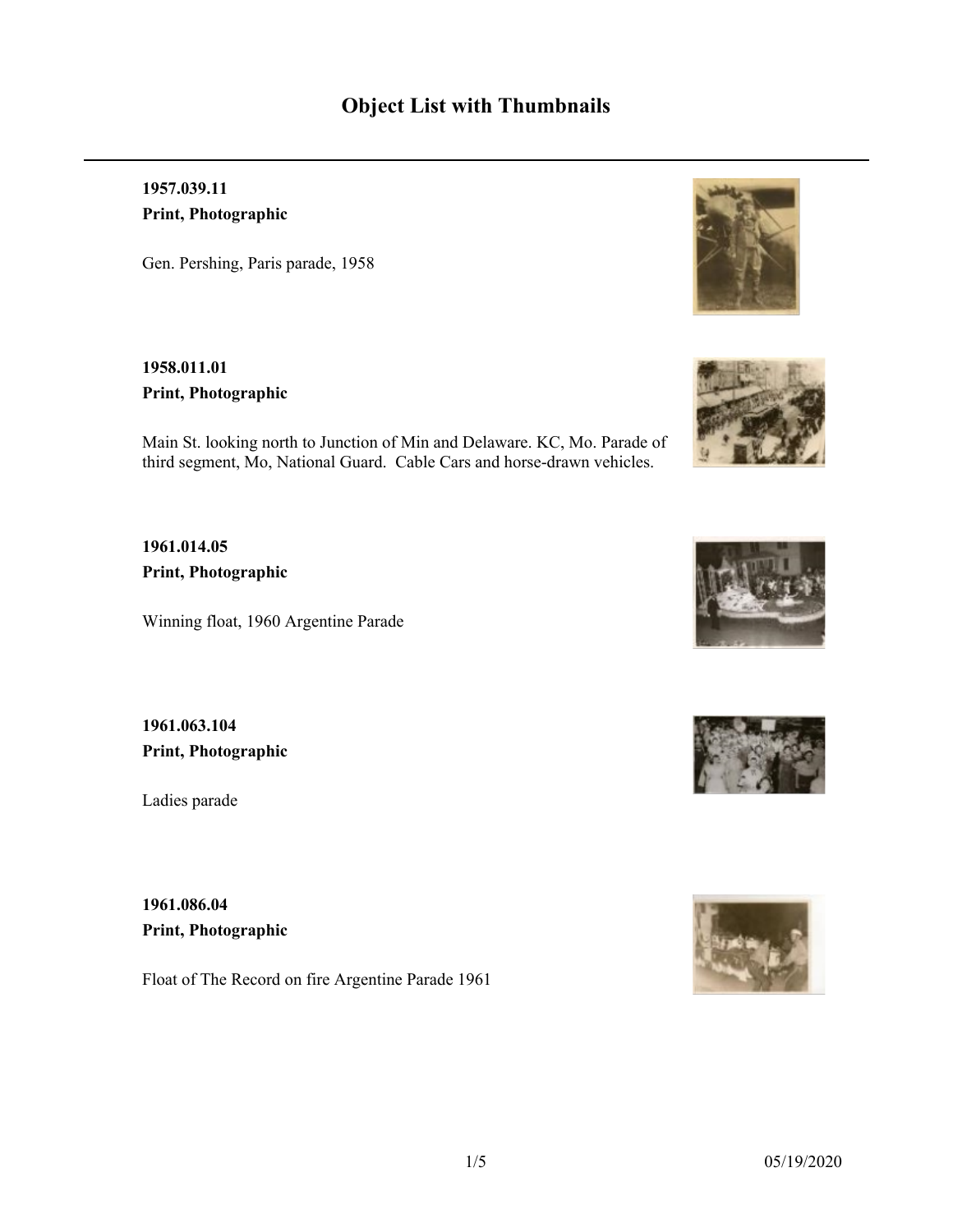# **1965.032.25**

**Print, Photographic**

Pageant of Progress parade, KCK June 1934, sponsored by Women's Chamber of Commerce, all photos by Don Ballou

# **1982.005.157 Negative**

WAC Parade, 700 block Minnesota

# **1982.005.158 Negative**

Indian Festival parade, 1934

**1982.005.914 Print, Photographic**

Train in a parade

**1982.005.1203-1204 Print, Photographic**

Strawberry Hill float, Centennial parade









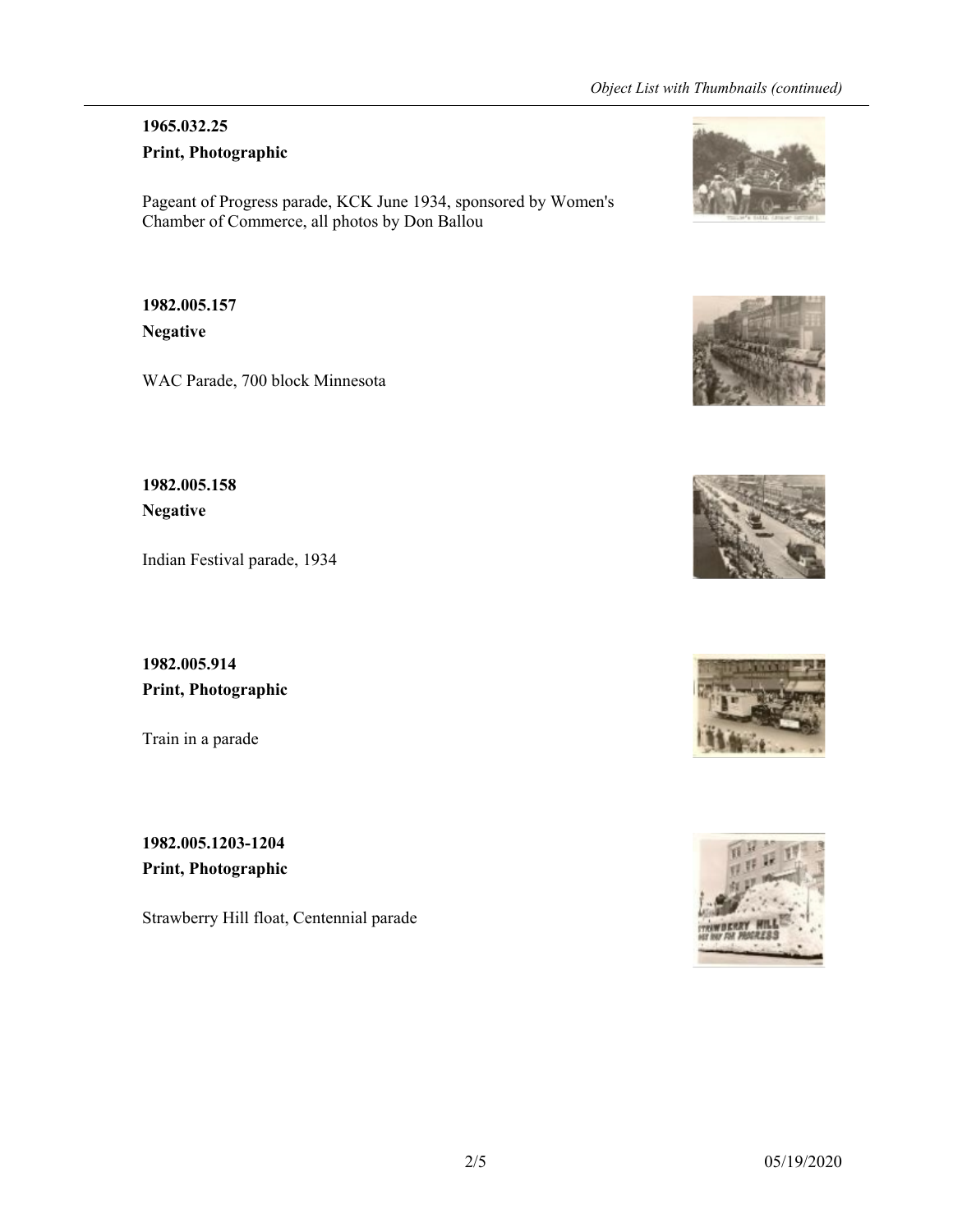#### *Object List with Thumbnails (continued)*

### **1983.011.06 Print, Photographic**

Truck with Possums in a tree - parade

**1983.043.01 Print, Photographic**

Kansas State Guard parade at Paola, KS

**1983.043.02 Print, Photographic**

Kansas State Guard parade at Paola, KS

**1987.003.01 Print, Photographic**

Dancers in costume

**1987.003.02 Print, Photographic**

Sampling cookies









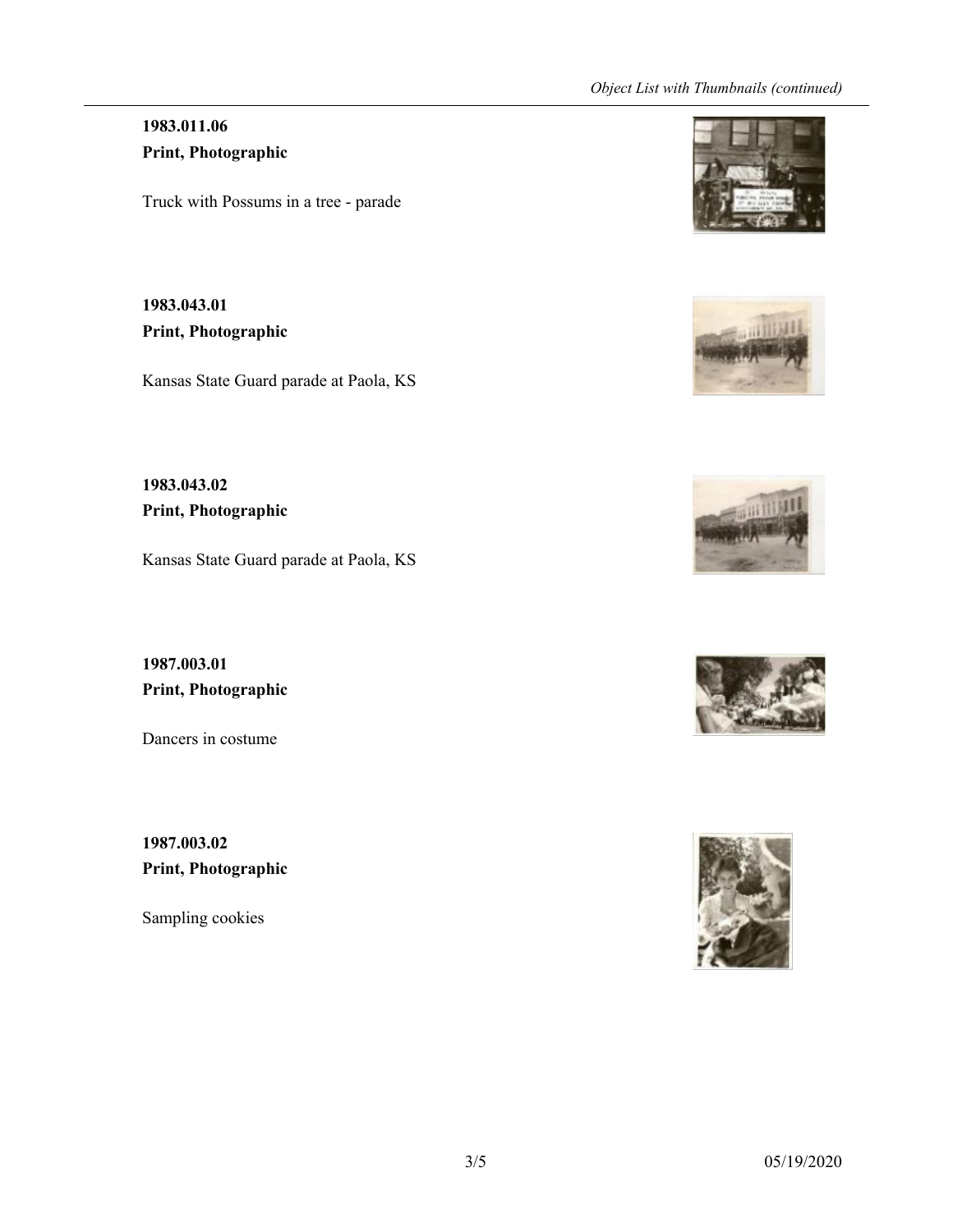#### *Object List with Thumbnails (continued)*

### **1987.003.03 Print, Photographic**

Man in black hat is Smiley Burnett

**1987.003.04 Print, Photographic**

Cowboy & Indian

**1987.005.13 Print, Photographic**

Parade on Ft. Leavenworth field

**1988.042.05 Print, Photographic**

Landon Parade, Topeka, 1936

**1988.042.06 Print, Photographic**

Landon Parade, Topeka, 1936